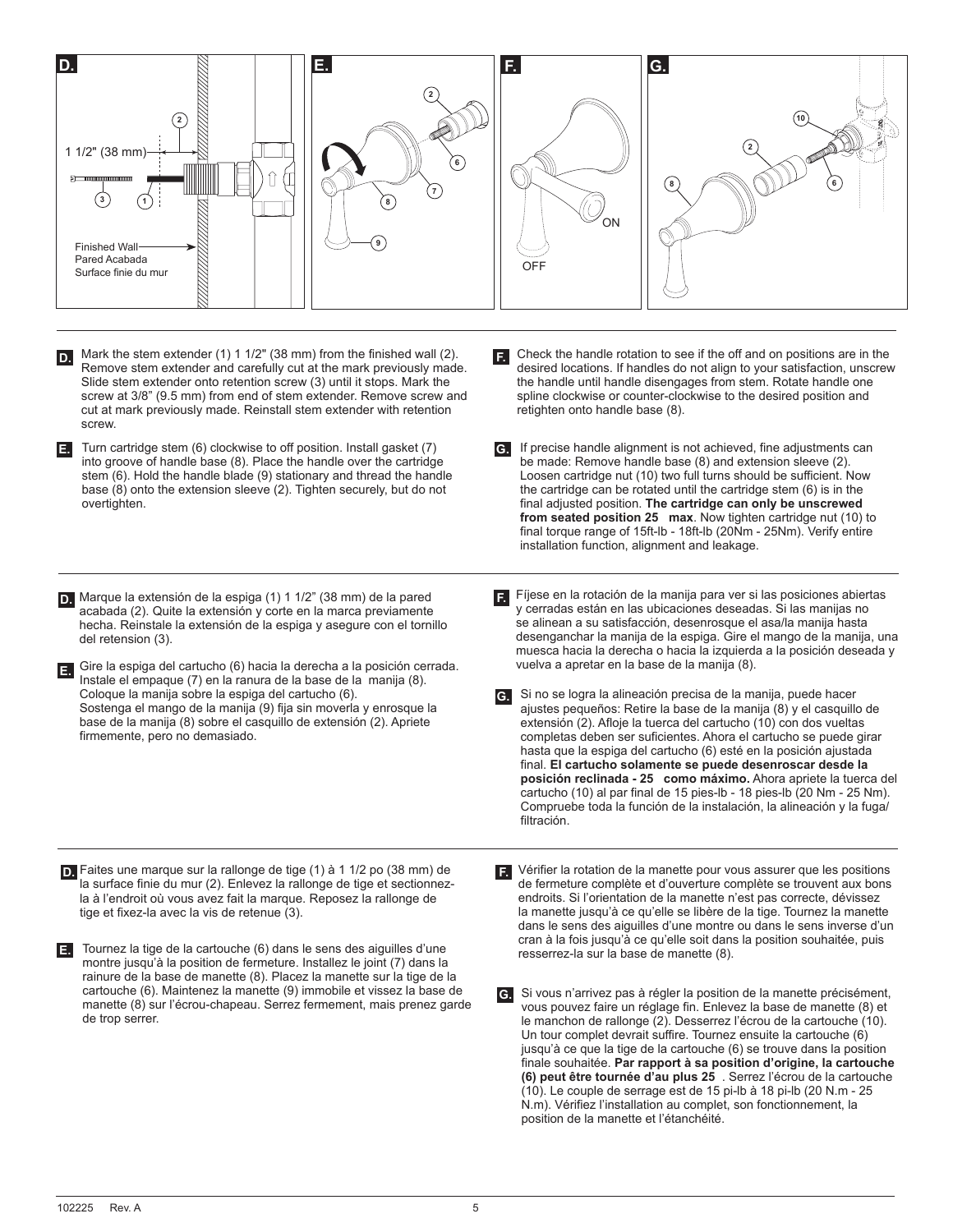#### **CLEANING AND CARE**

Care should be given to the cleaning of this product. Although its finish is extremely durable, it can be damaged by harsh abrasives or polish. To clean, simply wipe gently with a damp cloth and blot dry with a soft towel.

#### **Limited Warranty on Brizo® Faucets**

**Parts and Finish**

All parts (other than electronic parts and batteries) and finishes of this Brizo® faucet are warranted to the original consumer purchaser to be free from defects in material and workmanship for as long as the original consumer purchaser owns the home in which the faucet was first installed or, for commercial users, for 5 years from the date of purchase.

**Electronic Parts and Batteries (if applicable)** Electronic parts (other than batteries), if any, of this Brizo® faucet are warranted to the original consumer purchaser to be free from defects in material and workmanship for 5 years from the date of purchase or, for commercial users, for one year from the date of purchase. No warranty is provided on batteries.

Brizo Kitchen & Bath Company will replace, FREE OF CHARGE, during the applicable warranty period, any part or finish that proves defective in material and/or workmanship under normal installation, use and service. If repair or replacement is not practical, Brizo Kitchen & Bath Company may elect to refund the purchase price in exchange for the return of the product. **These are your exclusive remedies.** 

Brizo Kitchen & Bath Company recommends using a professional plumber for all installation and repair. We also recommend that you use only genuine Brizo® replacement parts.

Brizo Kitchen & Bath Company shall not be liable for any damage to the faucet resulting from misuse,<br>abuse, neglect or improper or incorrectly performed installation, maintenance or repair, including failure to<br>follow the

están garantizados al consumidor comprador original de estar libres de defectos en material y fabricación<br>durante el tiempo que el comprador original posea la vivienda en la que la llave de agua fue originalmente<br>instalada

**Componentes electrónicos y pilas (si aplicable)**<br>Todas las piezas (salvo las pilas), si hay, de esta llave de agua Brizo® están garantizadas al consumidor<br>comprador original de estar libres de defectos en materiales y fab de compra o, para los usuarios comerciales, por un año a partir de la fecha de compra. No se garantizan

Brizo Kitchen & Bath Company reemplazará, SIN CARGO, durante el período de garantía aplicable, cualquier pieza o acabado que pruebe tener defectos de material y/o fabricación bajo la instalación, uso<br>y servicio normal. Si la reparación o su reemplazo no es práctico, Brizo Kitchen & Bath Company tiene<br>la opción de re

Brizo Kitchen & Bath Company recomienda que use los servicios de un plomero profesional para todas las<br>instalaciones y reparaciones. También le recomendamos que utilice sólo las piezas de repuesto originales<br>de Brizo®.

Brizo Kitchen & Bath Company no será responsable por cualquier daño a la llave de agua que resulte del<br>mal uso, abuso, negligencia o mala instalación o mantenimiento o reparación incorrecta, incluyendo el no<br>seguir los cui Las piezas de repuesto se pueden obtener llamando al número correspondiente más abajo, o escribiendo a:

Replacement parts may be obtained by calling the applicable number below or by writing to:

## **In the United States and Mexico: In Canada:**

Brizo Kitchen & Bath Company Masco Canada Limited, Plumbing Group<br>Product Service Masco Canada Limited, Technical Service Centre 55 E. 111th Street 350 South Edgeware Road Indianapolis, IN 46280 St. Thomas, Ontario, Canada N5P 4L1 numanapons, in violence of the contract of the contract of the contract of the contract of the contract of the<br>1-877-345-BRIZO (2749) 1-877-345-BRIZO (2749) 1-877-345-BRIZO (2749) customerservice@mascocanada.com

Proof of purchase (original sales receipt) from the original purchaser must be made available to Brizo<br>Kitchen & Bath Company for all warranty claims unless the purchaser has registered the product with Brizo<br>Kitchen & Bat

BRIZO KITCHEN & BATH COMPANY SHALL NOT BE LIABLE FOR ANY SPECIAL, INCIDENTAL OR CONSEQUENTIAL DAMAGES (INCLUDING LABOR CHARGES) FOR BREACH OF ANY EXPRESS OR IMPLIED WARRANTY ON THE FAUCET. Some states/provinces do not allow the exclusion or limitation of special, incidental or consequential damages, so these limitations and exclusions may not apply to you. This warranty gives you special legal rights. You may also have other rights which vary from state/province to state/province.

This is Brizo Kitchen & Bath Company's exclusive written warranty and the warranty is not transferable. If you have any questions or concerns regarding our warranty, please view our Warranty FAQs at www.Brizo.com, email us at brizosupport@brizo.com or call us at the applicable number above.

© 2018 Masco Corporation of Indiana

#### **LIMPIEZA Y CUIDADO DE SU LLAVE**

y servicio nominale de la repensación de reembolsarie su dinero por la producto. **Estos son sus únicos recursos.** 

**Piezas y acabado**

las pilas.

Tenga cuidado al ir a limpiar este producto. Aunque su acabado es sumamente durable, puede ser afectado por agentes de limpieza o para pulir abrasivos. Para limpiar su llave, simplemente frótela con un trapo húmedo y luego séquela con una toalla suave.

#### **Garantía Limitada de las Llaves de Agua (grifos) Brizo®**

#### Todas las piezas (excepto las piezas electrónicas y las pilas) y los acabados de esta llave de agua Brizo® **En los Estados Unidos y México: En Canadá:**

Product Service<br>
156 E. 111th Street<br>
150 Stouth Edgeware Records<br>
150 St. Thomas, Ontario, Ca<br>
151 St. Thomas, Ontario, Ca

Brizo Kitchen & Bath Company Masco Canada Limited, Plumbing Group<br>
Product Service Centre 55 E. 111th Street 350 South Edgeware Road Indianapolis, IN 46280<br>1-877-345-BRIZO (2749) 1-877-345-BRIZO (2749) 1-877-345-BRIZO (2749) 1-877-345-BRIZO (2749) brizosupport@brizo.com customerservice@mascocanada.com

La prueba de compra (recibo original) del comprador original debe ser disponible a Brizo Kitchen & Bath Company para todos los reclamos a menos que el comprador haya registrado el producto con Brizo<br>Kitchen & Bath Company. Esta garantía le aplica sólo a las llaves de agua de Brizo<sup>s</sup> fabricadas después<br>del 1 de enero 1995 e

BRIZO KITCHEN & BATH COMPANY NO SE HACE RESPONSABLE POR CUALQUIER DANO<br>ESPECIAL, INCIDENTAL O CONSECUENTE (INCLUYENDO LOS GASTOS DE MANO DE OBRA) POR<br>EL INCUMPLIMIENTO DE CUALQUIER GARANTÍA EXPRESA O IMPLÍCITA DE LA LLAVE Algunos estados/provincias no permiten la exclusión o limitación de daños especiales, incidentales o<br>consecuentes, por lo que estas limitaciones y exclusiones pueden no aplicarle a usted. Esta garantía le<br>otorga derechos l estado/provincia.

Esta es la garantía exclusiva por escrito de Brizo Kitchen & Bath Company y la garantía no es transferible. Si usted tiene alguna pregunta o inquietud acerca de nuestra garantía, por favor, vea nuestra sección de preguntas frecuentes FAQ sobre la garantía en www.Brizo.com, también puede enviarnos un correo electrónico a brizosupport@brizo.com o llámenos al número que le corresponda anteriormente incluido.

© 2018 Masco Corporación de Indiana

#### **INSTRUCTIONS DE NETTOYAGE**

Il faut le nettoyer avec soin. Même si son fini est extrêmement durable, il peut être abîmé par des produits fortement abrasifs ou des produits de polissage. Il faut simplement le frotter doucement avec un chiffon humide et le sécher à l'aide d'un chiffon doux.

#### **Garantie limitée des robinets Brizo®** adresse applicable ci-dessous

#### **Pièces et finis**

Toutes les pièces (à l'exception des composants électroniques et des piles) et tous les finis de ce robinet Brizo® sont protégés contre les défectuosités du matériau et les vices de fabrication par une garantie qui est consentie au premier acheteur et qui demeure valide tant que celui-ci demeure propriétaire de la maison dans laquelle le robinet a été installé. Dans le cas d'une utilisation commerciale, la garantie est de 5 ans à compter de la date d'achat.

#### **Composants électroniques et piles (le cas échéant)**

Si ce robinet Brizo® comporte des composants électroniques, ces composants (à l'exception des piles)<br>sont protégés contre les défectuosités du matériau et les vices de fabrication par une garantie consentie<br>au premier ache utilisation commerciale, la garantie est d'un an à compter de la date d'achat. Aucune garantie ne couvre les piles.

Brizo Kitchen & Bath Company remplacera, GRATUITEMENT, pendant la période de garantie applicable, toute pièce ou tout fini qui présentera une défectuosité du matériau et/ou un vice de fabrication pour<br>autant que le robinet ait été installé, utilisé et entretenu normalement. S'il est impossible de réparer ou<br>de remplace

Brizo Kitchen & Bath Company recommande de confier l'installation et la réparation à un plombier professionnel. Nous vous recommandons également d'utiliser uniquement des pièces de rechange authentiques Brizo®.

Brizo Kitchen & Bath Company se dégage de toute responsabilité à l'égard des dommages causés<br>au robinet en raison d'un mauvais usage, d'un usage abusif, de la négligence ou de l'utilisation d'une<br>méthode d'installation, de dommages résultant du non-respect des instructions de nettoyage et d'entretien applicables. Pour obtenir des pièces de rechange, veuillez appeler au numéro applicable ci-dessous ou écrire à

**Aux États-Unis et au Mexique: Au Canada:** Product Service Technical Service Centre 55 E. 111th Street 350 South Edgeware Road

Brizo Kitchen & Bath Company Masco Canada Limited, Plumbing Group<br>
Product Service Centre<br>
Product Service Indianapolis, IN 68280<br>
Indianapolis, IN 46280<br>
Indianapolis, IN 46280<br>
Indianapolis, IN 46280<br>
Intervention, Canada N5P 4L1<br>
Intervention, Canada N5P 4L1<br>
Intervention, Canada N5P 4L1<br>
Intervention, Canada N5P 4L1<br>
Interv 1-877-345-BRIZO (2749) 1-877-345-BRIZO (2749) brizosupport@brizo.com customerservice@mascocanada.com

La preuve d'achat (reçu original) du premier acheteur doit être présentée à Brizo Kitchen & Bath Company pour toutes les demandes en vertu de la garantie, sauf si le produit a été enregistré auprès de Brizo Kitchen<br>& Bath Company. La présente garantie s'applique uniquement aux robinets Brizo® fabriqués après le 1er<br>janvier 1

BRIZO KITCHEN & BATH COMPANY SE DÉGAGE DE TOUTE RESPONSABILITÉ À L'ÉGARD DES DOMMAGES PARTICULIERS, CONSÉCUTIFS OU INDIRECTS (Y COMPRIS LES FRAIS DE MAIN-<br>D'OEUVRE) QUI POURRAIENT RÉSULTER DE LA VIOLATION D'UNE GARANTIE IMPLICITE OU<br>EXPLICITE QUELCONQUE SUR LE ROBINET. Dans les États ou les provinc ou d'exclure la responsabilité à l'égard des dommages particuliers, consécutifs ou indirects, les limites et<br>les exclusions susmentionnées ne s'appliquent pas. La présente garantie vous donne des droits précis qui<br>peuvent

La présente garantie écrite est la garantie exclusive offerte par Brizo Kitchen & Bath Company et elle n'est pas transféra

Si vous avez des questions ou des préoccupations en ce qui concerne notre garantie, veuillez consulter<br>la page Warranty FAQs à www.Brizo.com, faire parvenir un courriel à brizosupport@brizo.com ou nous<br>appeler au numéro ap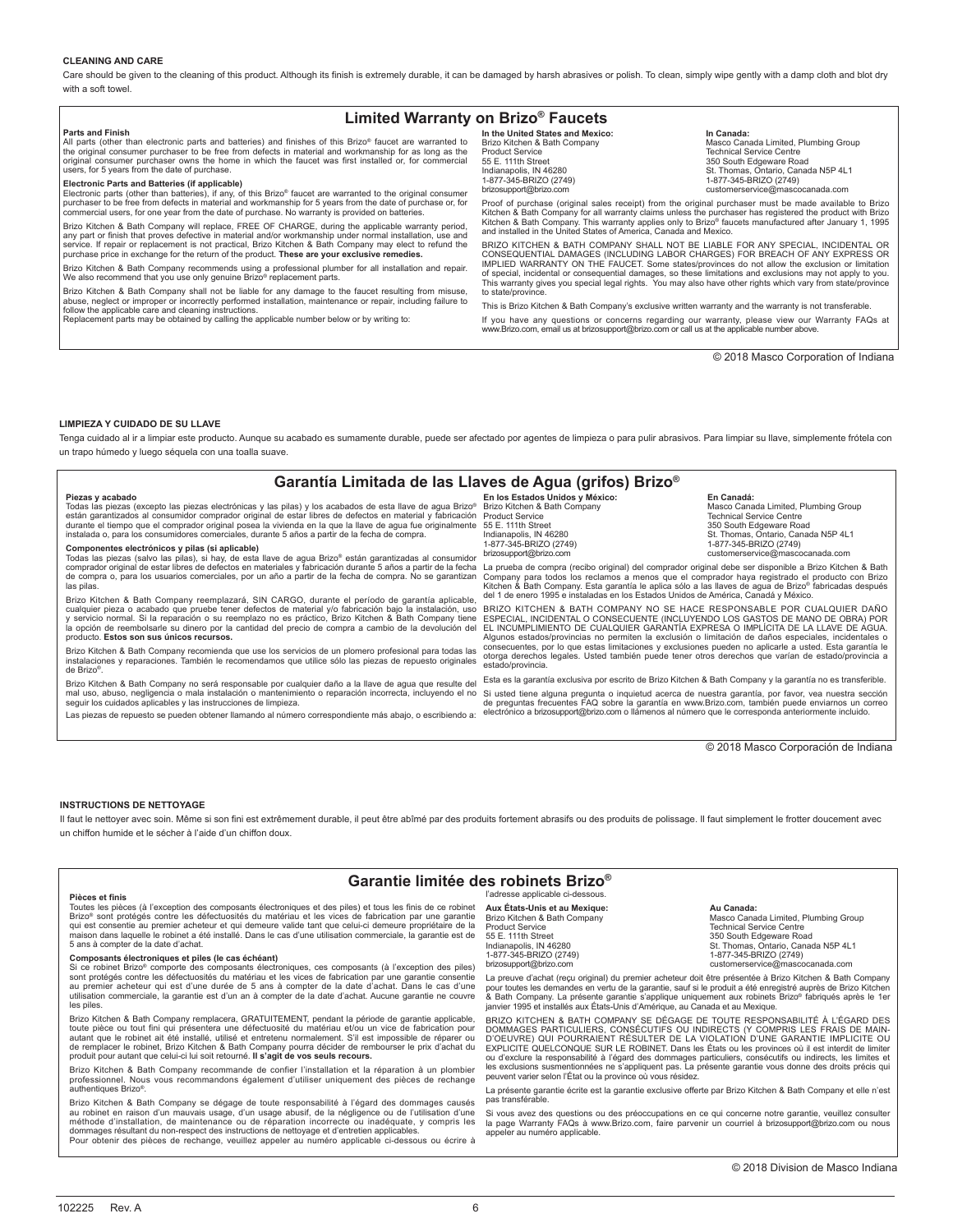# BRIZO

## **SENSORI® VOLUME CONTROL TRIM ACCESORIO DEL CONTROL DE VOLÚMEN SENSORI® FINITION DE LA COMMANDE DE DÉBIT SENSORI®**

### Models/Modelos/Modéles

 $T666$   $-A$ 

**Write purchased model number here. Escriba aquí el número del modelo comprado. Articles dont vous pouvez avoir besoin:**

▲ Specify Finish / Especifíque el acabado / Précisez le fini

**For easy installation of your Brizo® faucet you will need:**  • To **READ ALL** the instructions completely before beginning.

• To **READ ALL** warnings, care, and maintenance information.

**Para instalación fácil de su llave Brizo® usted necesitará: • LEER TODAS** las instrucciones completamente antes de empezar.

**• LEER TODOS** los avisos, cuidados, e información de mantenimiento.

**Pour installer votre robinet Brizo® facilement, vous devez:**

**• LIRE TOUTES** les instructions avant de débuter.

**• LIRE TOUS** les avertissements ainsi que toutes les

instructions de nettoyage et d'entretien.

**NOTE: The Sensori® Volume Control rough must be installed before installing the trim.**  This manual includes instructions on how to install trim to Volume Control Rough R35600 and Volume Control Rough R66600 (obsolete 12/31/2016).

**NOTA: La plomería preliminar del control de volumen Sensori® debe instalarse antes de instalar el accesorio.** Este manual incluye instrucciones para instalar el ajuste del control de volumen R35600 en la tubería preliminar detrás de la pared y el ajuste del control de volumen R66600 (obsoleto el 31/12/2016).

**NOTE: La plomberie brute pour la commande de débit Sensori® doit être installée avant la finition.** Le présent manuel inclut des instructions pour l'installation du corps du régulateur de débit R35600 et du corps du régulateur de débit R66600 (désuet depuis le 31-12-2016).

**You May Need / Usted puede necesitar / Articles dont vous pouvez avoir besoin:**



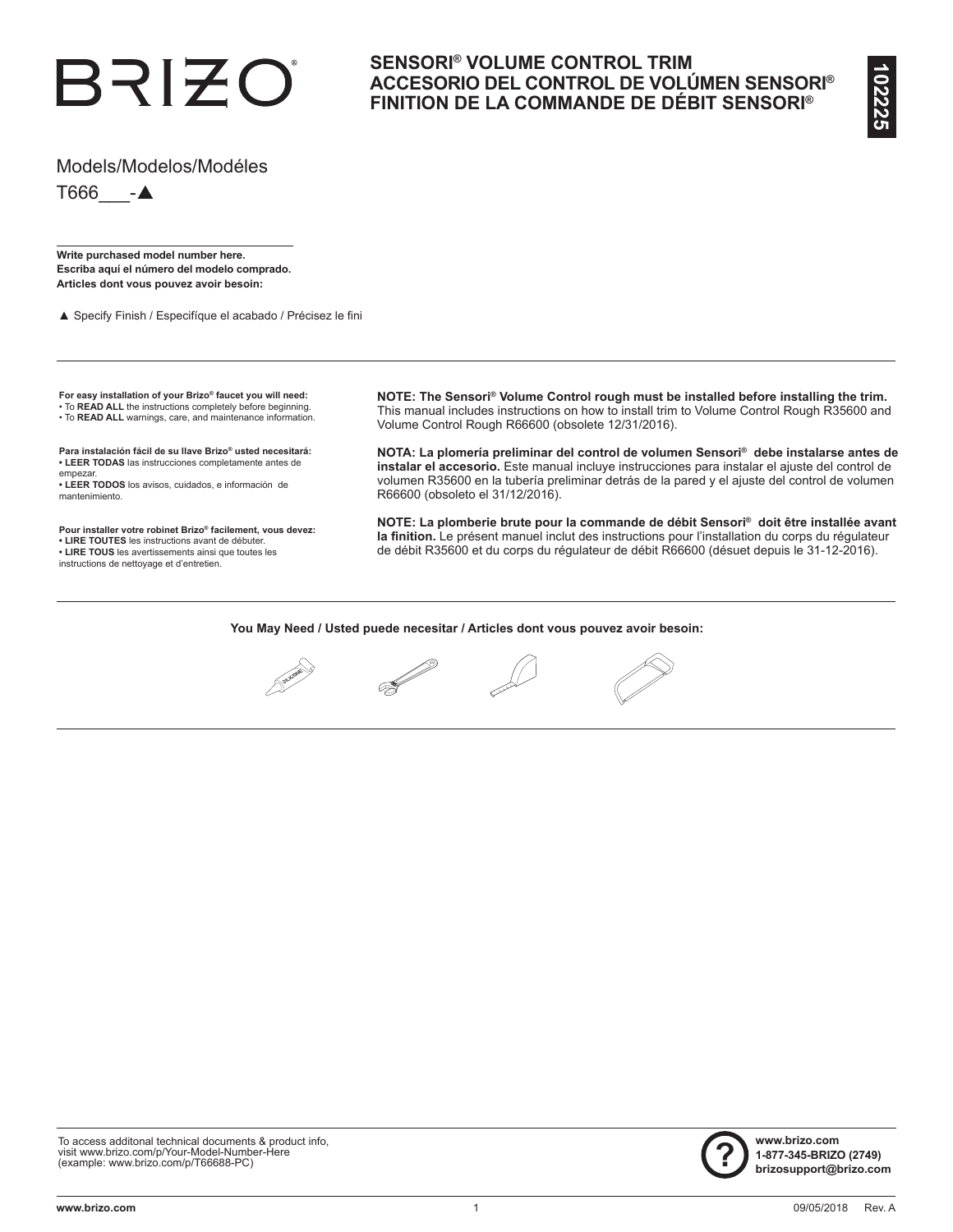## **Installing Trim to Volume Control Rough R35600 Instalación preliminar del accesorio en el control de volumen R35600 Installation de la finition pour la commande de débit R35600**

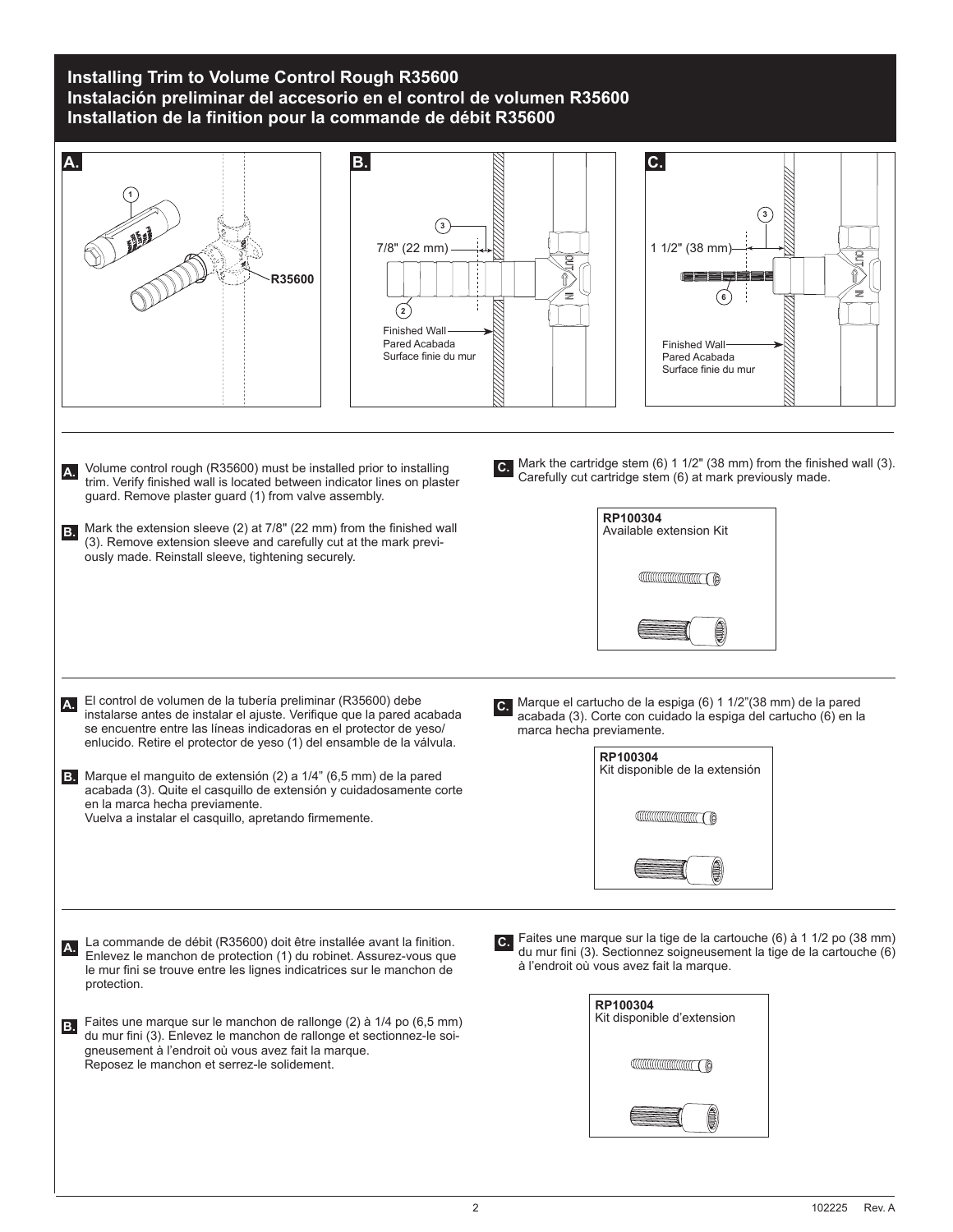

- Turn cartridge stem (6) clockwise to off position. Install gasket (7) into groove of handle base (8). Place the handle over the cartridge stem (6). Hold the handle blade (9) stationary and thread the handle base (8) onto the extension sleeve (2). Tighten securely, but do not overtighten **D.**
- Check the handle rotation to see if the off and on positions are in the **E.** desired locations. If handles do not align to your satisfaction, unscrew the handle until handle disengages from stem. Rotate handle one spline clockwise or counter-clockwise to the desired position and retighten onto handle base (8).
- Gire la espiga del cartucho (6) hacia la derecha a la posición cerrada. **D.** Instale el empaque (7) en la ranura de la base de la manija (8). Coloque la manija sobre la espiga del cartucho (6). Sostenga el mango de la manija (9) fija sin moverla y enrosque la base de la manija (8) sobre el casquillo de extensión (2). Apriete
- Fíjese en la rotación de la manija para ver si las posiciones abiertas **E.** y cerradas están en las ubicaciones deseadas. Si las manijas no se alinean a su satisfacción, desenrosque el asa/la manija hasta desenganchar la manija de la espiga. Gire el mango de la manija, una muesca hacia la derecha o hacia la izquierda a la posición deseada y vuelva a apretar en la base de la manija (8).

firmemente, pero no demasiado.

If precise handle alignment is not achieved, fine adjustments can **F.** be made: Remove handle base (8) and extension sleeve (2). Loosen cartridge nut (10) two full turns should be sufficient. Now the cartridge can be rotated until the cartridge stem (6) is in the final adjusted position. **The cartridge can only be unscrewed from seated position 25<sup>°</sup> max**. Now tighten cartridge nut (10) to final torque range of 15ft-lb - 18ft-lb (20Nm - 25Nm). Verify entire installation function, alignment and leakage.

Si no se logra la alineación precisa de la manija, puede hacer ajustes pequeños: Retire la base de la manija (8) y el casquillo de extensión (2). Afloje la tuerca del cartucho (10) con dos vueltas completas deben ser suficientes. Ahora el cartucho se puede girar hasta que la espiga del cartucho (6) esté en la posición ajustada final. **El cartucho solamente se puede desenroscar desde la posición reclinada - 25<sup>°</sup> como máximo.** Ahora apriete la tuerca del cartucho (10) al par final de 15 pies-lb - 18 pies-lb (20 Nm - 25 Nm). Compruebe toda la función de la instalación, la alineación y la fuga/ filtración. **F.**

- Tournez la tige de la cartouche (6) dans le sens des aiguilles d'une **D.** montre jusqu'à la position de fermeture. Installez le joint (7) dans la rainure de la base de manette (8). Placez la manette sur la tige de la cartouche (6). Maintenez la manette (9) immobile et vissez la base de manette (8) sur l'écrou-chapeau. Serrez fermement, mais prenez garde de trop serrer.
- 

Vérifier la rotation de la manette pour vous assurer que les positions **E.** de fermeture complète et d'ouverture complète se trouvent aux bons endroits. Si l'orientation de la manette n'est pas correcte, dévissez la manette jusqu'à ce qu'elle se libère de la tige. Tournez la manette dans le sens des aiguilles d'une montre ou dans le sens inverse d'un cran à la fois jusqu'à ce qu'elle soit dans la position souhaitée, puis resserrez-la sur la base de manette (8).

Si vous n'arrivez pas à régler la position de la manette précisément, vous pouvez faire un réglage fin. Enlevez la base de manette (8) et le manchon de rallonge (2). Desserrez l'écrou de la cartouche (10). Un tour complet devrait suffire. Tournez ensuite la cartouche (6) jusqu'à ce que la tige de la cartouche (6) se trouve dans la position finale souhaitée. **Par rapport à sa position d'origine, la cartouche (6) peut être tournée d'au plus 25** . Serrez l'écrou de la cartouche **o** (10). Le couple de serrage est de 15 pi-lb à 18 pi-lb (20 N.m - 25 N.m). Vérifiez l'installation au complet, son fonctionnement, la position de la manette et l'étanchéité.

**F.**